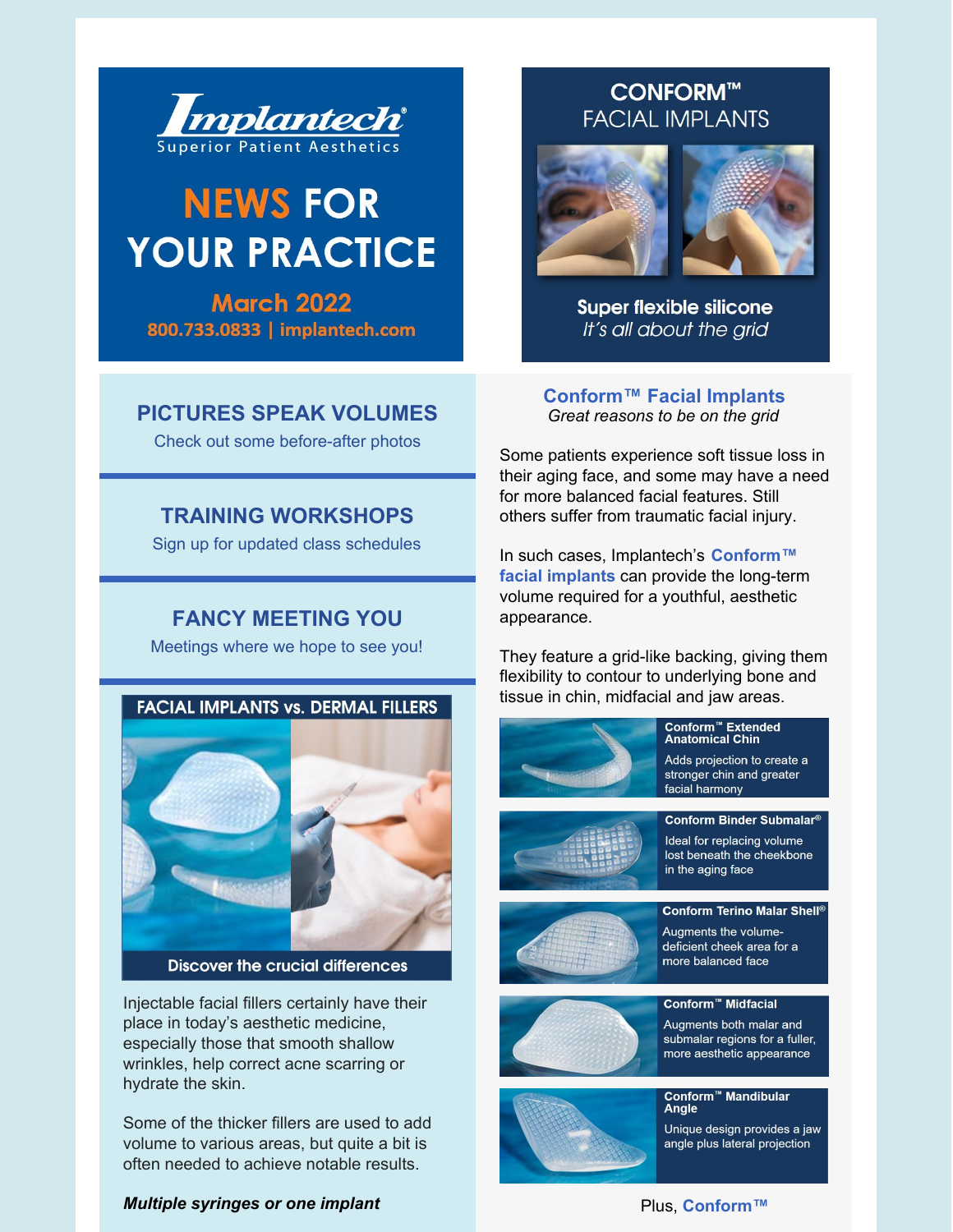Check out the photos below to see how many 1-ml syringes are typically needed to replicate the volume of their silicone facial implant counterparts.



Photos courtesy of Barry L. Eppley, MD, DMD

#### *Implants for sharper definition*

Numerous doctors agree that injectables lack the sharper definition of preformed facial implants. For example, as noted in various published blogs:

■ **Dr. [Douglas](https://drsidle.com/blog/enhance-your-facial-features-with-a-chin-implant/) Sidle** in Chicago says the results of dermal fillers "are nowhere near as dramatic as implant surgery."

■ Scottsdale's **Dr. Todd [Hobgood](https://www.toddhobgood.com/blog/chin-implant-augmentation-vs-fillers/)** states, "A silicone chin implant adds firmer, more defined volume than fillers achieve."

■ And in New York, **Dr. Steven [Pearlman](https://www.mdface.com/blog/advantages-facial-implants-fillers/)** writes that, "Unlike fillers..facial implants augment the skeletal structure of the face" which "can significantly improve the appearance and shape of the face."

#### *Fillers need periodic follow-up*

Lastly, virtually all fillers require periodic follow-up maintenance, which may push their total cost to be greater than that of one-time implant surgery.

For more details, take a look at Dr. William Binder's blog, "**What is the [difference](https://doctorbinder.com/fillers-implants/) between fillers and implants?**"

**Contact [Implantech](https://www.implantech.com/contact/)** today for information about **[silicone](https://www.implantech.com/product-category/products/facial-implants/silicone-facial-implants/)** or **ePTFE facial [implants](https://www.implantech.com/product-category/products/facial-implants/eptfe-implants-and-sheeting/)**. Your patients will appreciate the options!



**implants** are easily trimmed with scalpel or scissors for a more patient-tailored fit.



**Check out our sell sheet**, or **[contact](https://files.constantcontact.com/c3ccc74b001/be70de3a-5ff6-49c3-af99-abbf23d679f5.pdf) us** for more information about our innovative line of

Conform™ silicone facial implants.



is just a click away!



Questions about our products or their uses? implantech.com | 800.733.0833